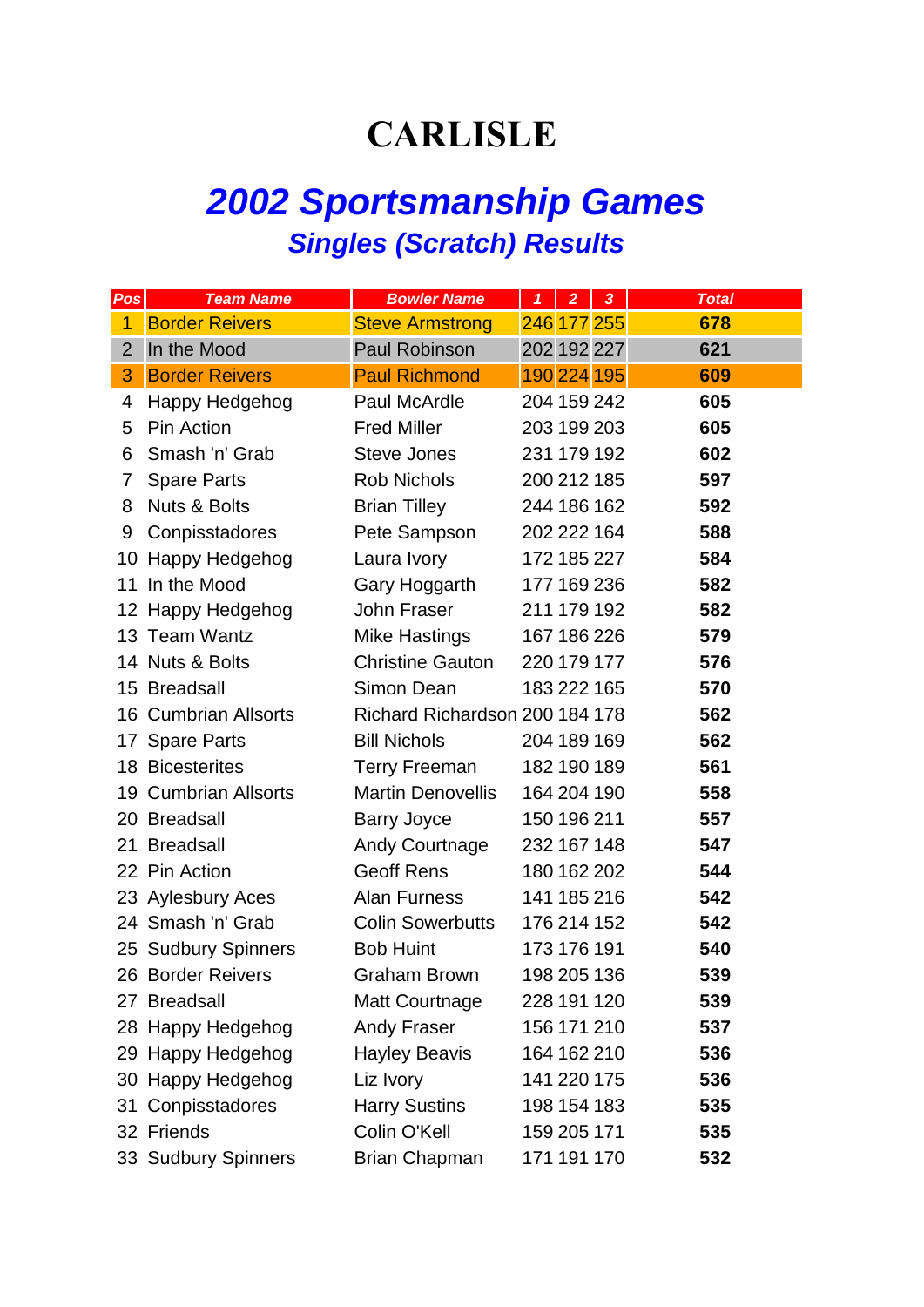|    | 34 Breadsall                       | Alan Hearn              | 165 180 186 | 531 |
|----|------------------------------------|-------------------------|-------------|-----|
|    | 35 Salop                           | Mike Fuller             | 168 166 196 | 530 |
|    | 36 Team Wantz                      | <b>Chris Howland</b>    | 167 190 171 | 528 |
|    | 37 Salop                           | <b>Kev Hill</b>         | 169 188 169 | 526 |
|    | 38 Smash 'n' Grab                  | Dave Leyland            | 233 173 120 | 526 |
|    | 39 Conpisstadores                  | lan Tucker              | 188 169 168 | 525 |
|    | 40 Stockport Rams                  | Jeff Dunn               | 131 209 184 | 524 |
| 41 | In Spirit                          | Tony Woodcock           | 201 174 149 | 524 |
|    | 42 Border Reivers                  | <b>Jill Fletcher</b>    | 157 169 193 | 519 |
|    | 43 Sixpack                         | <b>Russ Carrick</b>     | 179 159 181 | 519 |
|    | 44 Pin Action                      | Lee Cinnamond           | 178 157 183 | 518 |
|    | 45 Cumbrian Allsorts               | Dave Dunstan            | 181 158 179 | 518 |
|    | 46 Nuts & Bolts                    | Jill Owen               | 161 206 150 | 517 |
|    | 47 Nuts & Bolts                    | John Cooper             | 149 185 182 | 516 |
|    | 48 Friends                         | <b>Steve Jones</b>      | 168 206 141 | 515 |
|    | 49 High (Wycombe) Rollers Roy Webb |                         | 179 164 171 | 514 |
|    | 50 Pin Action                      | <b>Frank Shelbourne</b> | 154 191 169 | 514 |
|    | 51 Stockport Rams                  | Antonio Caballero       | 200 180 132 | 512 |
|    | 52 Aylesbury Aces                  | Derek Hall              | 211 169 131 | 511 |
|    | 53 Pin Action                      | Alan Dickenson          | 188 143 178 | 509 |
|    | 54 Conpisstadores                  | Lee Pullham             | 185 152 171 | 508 |
|    | 55 Pin Action                      | Danny Cox               | 198 169 141 | 508 |
|    | 56 In the Mood                     | Kim Locke               | 192 152 163 | 507 |
|    | 57 Border Reivers                  | <b>Mike Halliwell</b>   | 168 147 188 | 503 |
|    | 58 Team Wantz                      | Jim Jacobs              | 189 165 149 | 503 |
|    | 59 Breadsall                       | Jo Marshall             | 177 167 158 | 502 |
|    | 60 In Spirit                       | <b>Robert Blake</b>     | 152 135 213 | 500 |
|    | 61 Team Wantz                      | <b>Fred Willsmer</b>    | 145 171 184 | 500 |
|    | 62 Sixpack                         | <b>Carl Snell</b>       | 153 179 168 | 500 |
|    | 63 Sudbury Spinners                | <b>Gill Perkin</b>      | 150 208 142 | 500 |
|    | 64 In the Mood                     | Kevin Bayliss           | 180 184 131 | 495 |
|    | 65 Cumbrian Allsorts               | Marguerite Brown        | 190 169 133 | 492 |
|    | 66 Stockport Rams                  | Adam Whennam            | 148 191 150 | 489 |
|    | 67 Friends                         | Lyn O'Brien             | 209 140 139 | 488 |
|    | 68 In Spirit                       | <b>Andy Blake</b>       | 188 169 130 | 487 |
|    | 69 Spare Parts                     | <b>Gary Malpas</b>      | 154 181 148 | 483 |
|    | <b>70 Border Reivers</b>           | <b>Bob Hobbs</b>        | 160 168 153 | 481 |
|    | 71 Sudbury Spinners                | <b>Geoff Gardiner</b>   | 157 172 152 | 481 |
|    | 72 Team Wantz                      | Steve Legge             | 155 160 165 | 480 |
|    | 73 Cumbrian Allsorts               | <b>Bill Riley</b>       | 161 174 144 | 479 |
|    | 74 Aylesbury Aces                  | <b>Kevin Furness</b>    | 171 139 167 | 477 |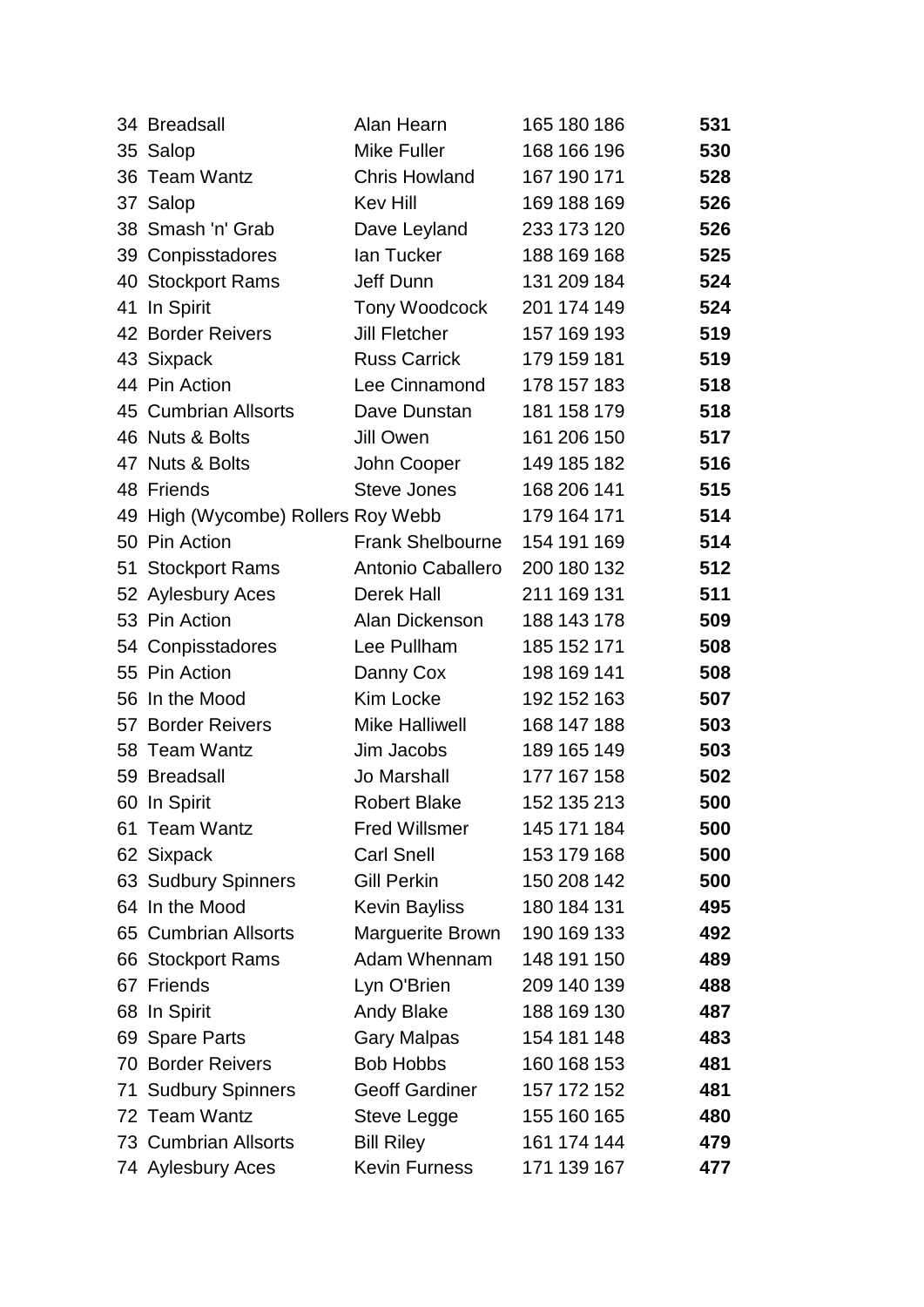|    | 75 Sixpack                               | <b>Elaine Carrick</b>    | 145 150 181 | 476 |
|----|------------------------------------------|--------------------------|-------------|-----|
|    | 76 In Spirit                             | <b>Ashley Blake</b>      | 143 158 175 | 476 |
|    | 77 Salop                                 | Darren Manser            | 162 155 157 | 474 |
|    | 78 Smash 'n' Grab                        | <b>Garry Lee</b>         | 160 196 118 | 474 |
|    | 79 Sudbury Spinners                      | Ann Chapman              | 147 167 157 | 471 |
|    | 80 Bicesterites                          | Alan Hasted              | 159 166 145 | 470 |
| 81 | High (Wycombe) Rollers Peter Fyles       |                          | 153 157 158 | 468 |
|    | 82 Bicesterites                          | <b>Bobbie Corcoran</b>   | 172 141 155 | 468 |
|    | 83 Aylesbury Aces                        | <b>John Parsons</b>      | 152 201 115 | 468 |
|    | 84 High (Wycombe) Rollers Doug Eastall   |                          | 155 166 146 | 467 |
|    | 85 Cumbrian Allsorts                     | <b>Clive Fletcher</b>    | 154 153 157 | 464 |
|    | 86 Sixpack                               | Jemma Anderson           | 145 136 182 | 463 |
|    | 87 Bicesterites                          | Di Freeman               | 180 126 157 | 463 |
|    | 88 Bicesterites                          | Dot Cooper               | 156 168 138 | 462 |
|    | 89 Aylesbury Aces                        | Simon Taylor             | 110 161 189 | 460 |
|    | 90 Sudbury Spinners                      | Jean Gardiner            | 171 142 146 | 459 |
|    | 91 Smash 'n' Grab                        | Derek Mason              | 123 179 154 | 456 |
|    | 92 Salop                                 | <b>Andy Campbell</b>     | 162 146 148 | 456 |
|    | 93 Nuts & Bolts                          | Geoff Ashcroft           | 147 150 155 | 452 |
|    | 94 Conpisstadores                        | <b>Trish Tucker</b>      | 126 169 156 | 451 |
|    | 95 Salop                                 | <b>Sam Scott</b>         | 147 191 105 | 443 |
|    | 96 Team Wantz                            | <b>Henry Pearson</b>     | 132 157 151 | 440 |
|    | 97 Sixpack                               | <b>Carol Snell</b>       | 171 145 124 | 440 |
|    | 98 Stockport Rams                        | Keith Ankers             | 137 129 171 | 437 |
|    | 99 Aylesbury Aces                        | George Hawkins           | 124 163 149 | 436 |
|    | 100 Stockport Rams                       | <b>Wayne Eadsforth</b>   | 149 137 148 | 434 |
|    | 101 Friends                              | Lynn Jones               | 121 152 159 | 432 |
|    | 102 In the Mood                          | Steve Wedgbury           | 143 141 148 | 432 |
|    | 103 Nuts & Bolts                         | <b>Christine Lawther</b> | 156 148 124 | 428 |
|    | 104 In Spirit                            | Jill Blake               | 149 146 131 | 426 |
|    | 105 Friends                              | Dave O'Brien             | 157 134 134 | 425 |
|    | 106 Stockport Rams                       | John Haughton            | 169 117 138 | 424 |
|    | 107 Spare Parts                          | <b>Mary Hawkins</b>      | 130 132 150 | 412 |
|    | 108 Sixpack                              | <b>Roger Snell</b>       | 146 146 117 | 409 |
|    | 109 Friends                              | Andrea Davenport         | 177 126 103 | 406 |
|    | 110 High (Wycombe) Rollers Carol Eastall |                          | 134 117 153 | 404 |
|    | 111 In Spirit                            | Cynthia Commons          | 143 137 116 | 396 |
|    | <b>112 Bicesterites</b>                  | <b>Gary Harris</b>       | 138 132 124 | 394 |
|    | 113 High (Wycombe) Rollers Pat Webb      |                          | 139 111 120 | 370 |
|    | 114 Smash 'n' Grab                       | Maria Lee                | 94 114 157  | 365 |
|    | 115 In the Mood                          | Natalie Joyce            | 91 143 129  | 363 |